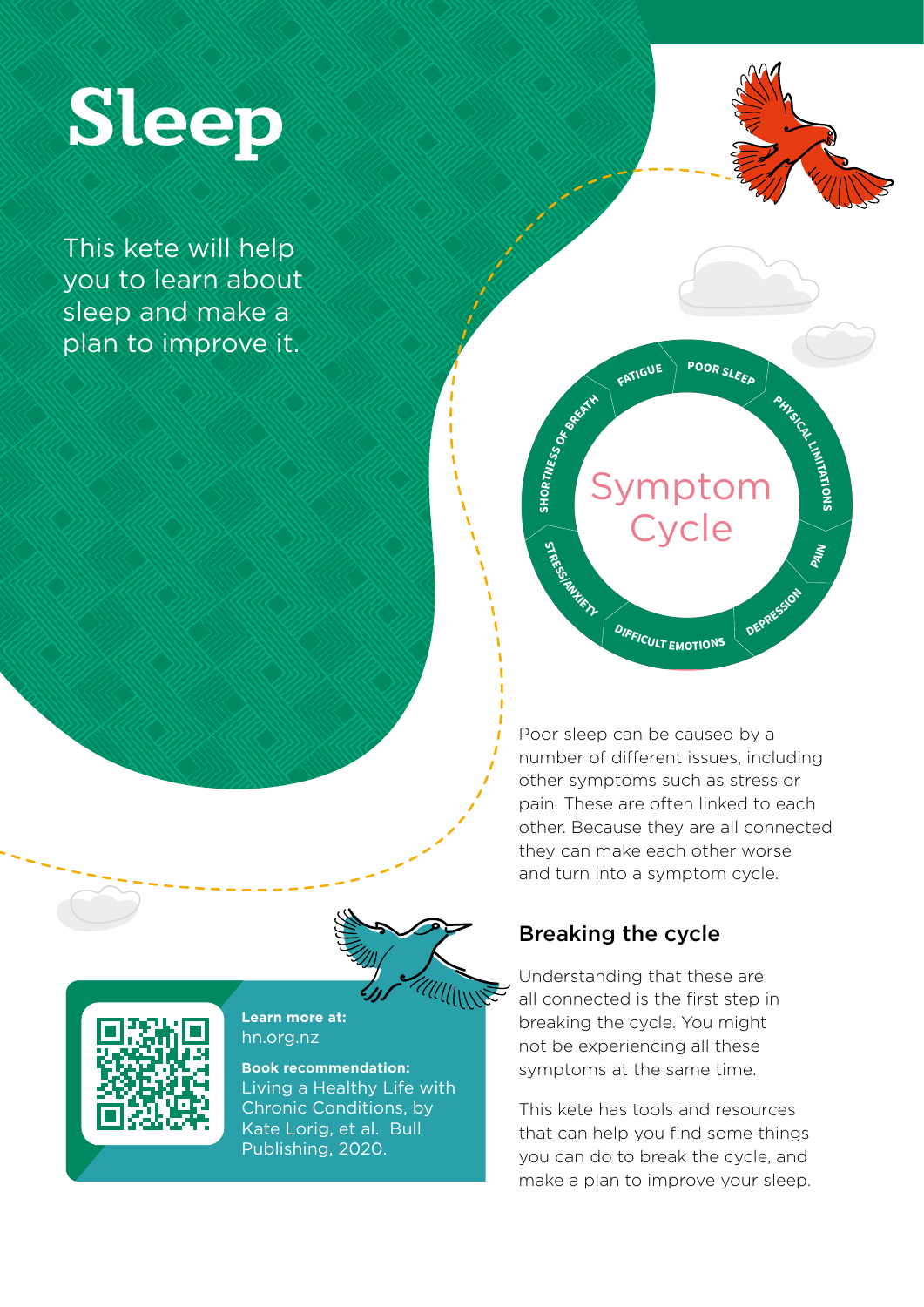

### What does having a good sleep mean?



- ▶ Good sleep is a necessary part of health and wellbeing. It's important for brain function, emotional wellbeing and physical health.
- $\triangleright$  Adults needs about 7-8 hours of sleep each night and not getting enough sleep can affect how you perform during the day and your personal safety. If you haven't had enough sleep for a while you need at least 2 nights of good quality sleep in a row to catch up.

#### What happens when I am sleeping?



- ▶ Good sleep allows your body to rest, conserving energy and lowering your breathing rate, blood pressure and body temperature. Meanwhile your brain is engaged in specific processes that help with memory, mental functioning and physical growth.
- $\blacktriangleright$  Regular lack of sleep interrupts these processes and can increase your risk of developing long-term health problems.

#### Sleep is thought to play an important role in:

- controlling body temperature and metabolism (energy use)
- good immune system functioning
- brain function and memory
- releasing a growth hormone needed for tissue repair in everyone and growth in children
- regulation of appetite and weight
- control of blood glucose levels.

#### Over time, a lack of sleep can lead to:

- mood and concentration problems
- hunger and weight gain
- looking tired

Navigator

**Health** 

- lower libido (sex drive)
- feeling sleepy during the day
- getting sick more often than usual.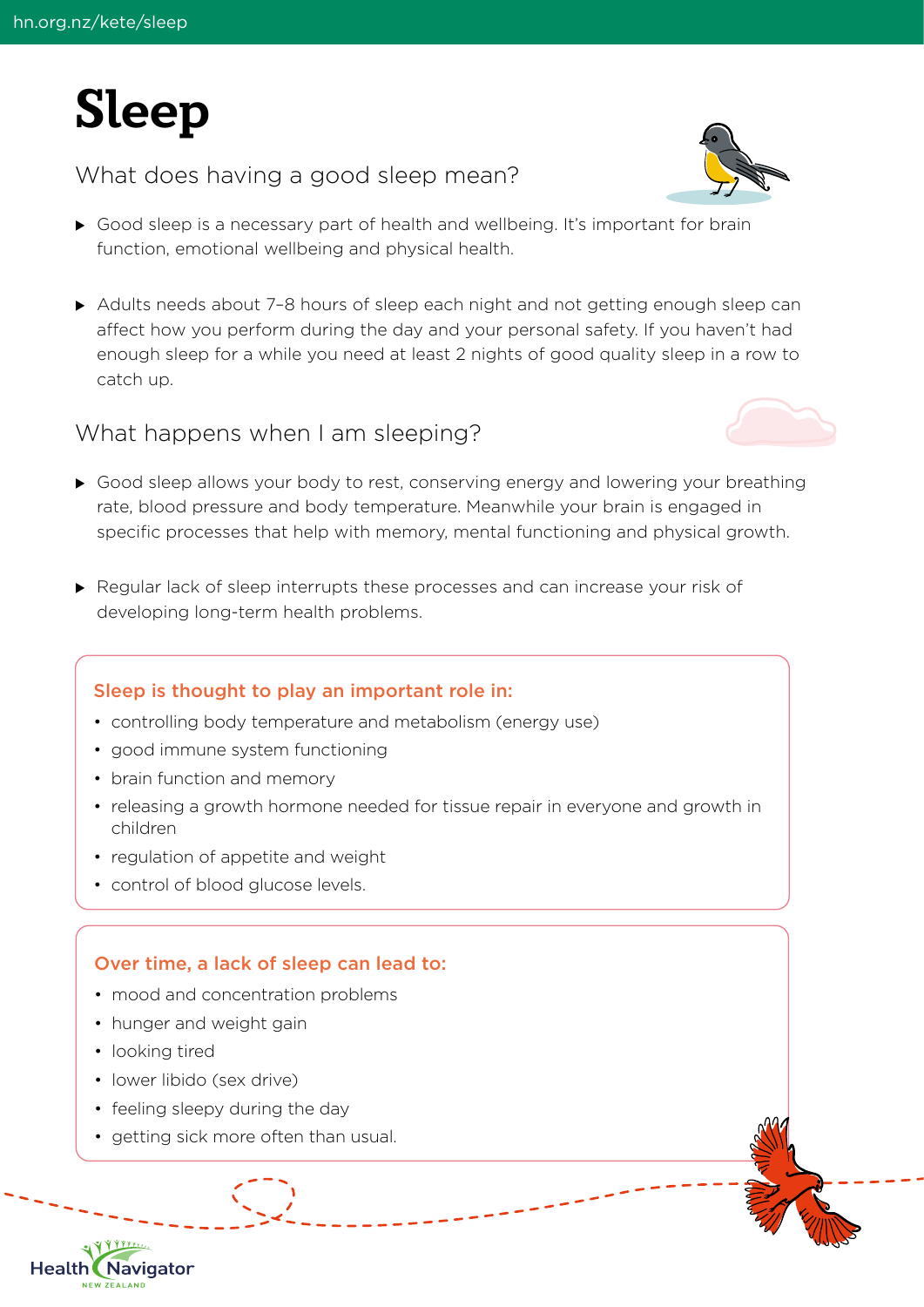# **Sleep**



Tips to improve your sleep.

▶ Without a good night's sleep, it can be hard to function properly. Poor sleep can make you feel tired and grumpy. The good news is there are things you can do to improve your sleep by making a few changes to your daily routine and habits.

#### Set your body clock

• Go to bed and get up at the same time each day, including weekends.



- Keep your daytime routine the same, even if you've had a poor night's sleep.
- Get out into bright light as soon as you wake up – light regulates your body clock.

#### Keep your evenings stimulant-free



- Don't drink any caffeinated drinks within 6 hours of going to bed.
- Avoid smoking and drinking alcohol 2 hours before going to bed.
- Avoid using your computer, mobile phone and other electronic devices at least 30 minutes before going to bed.

#### Be active in the day



- Regular daytime exercise improves sleep.
- Avoid strenuous exercise within 3 hours of going to bed.

If you have ongoing sleeping problems, see your doctor for advice. There are treatments available.



#### Wind down at bedtime

- Relax before going to bed; try reading, having a bath or listening to music.
- Make your bedroom dark, cool and quiet and ensure that your bed is comfortable.
- Don't go to bed hungry. Drinking a warm glass of milk before bed may be helpful.
- Avoid heavy meals within 2 hours of bedtime as this can interrupt sleep.

#### Go to bed when you're tired

• If you go to bed at the same time each night, you should start to feel sleepy at bedtime.



- If you're awake after 20 minutes, get up and do something relaxing in another room.
- If you have things on your mind, write them down. Keep a pen and paper by your bed.

If you want to make some changes, you could try using the sleep tips tracker to keep a record of the things you are doing.

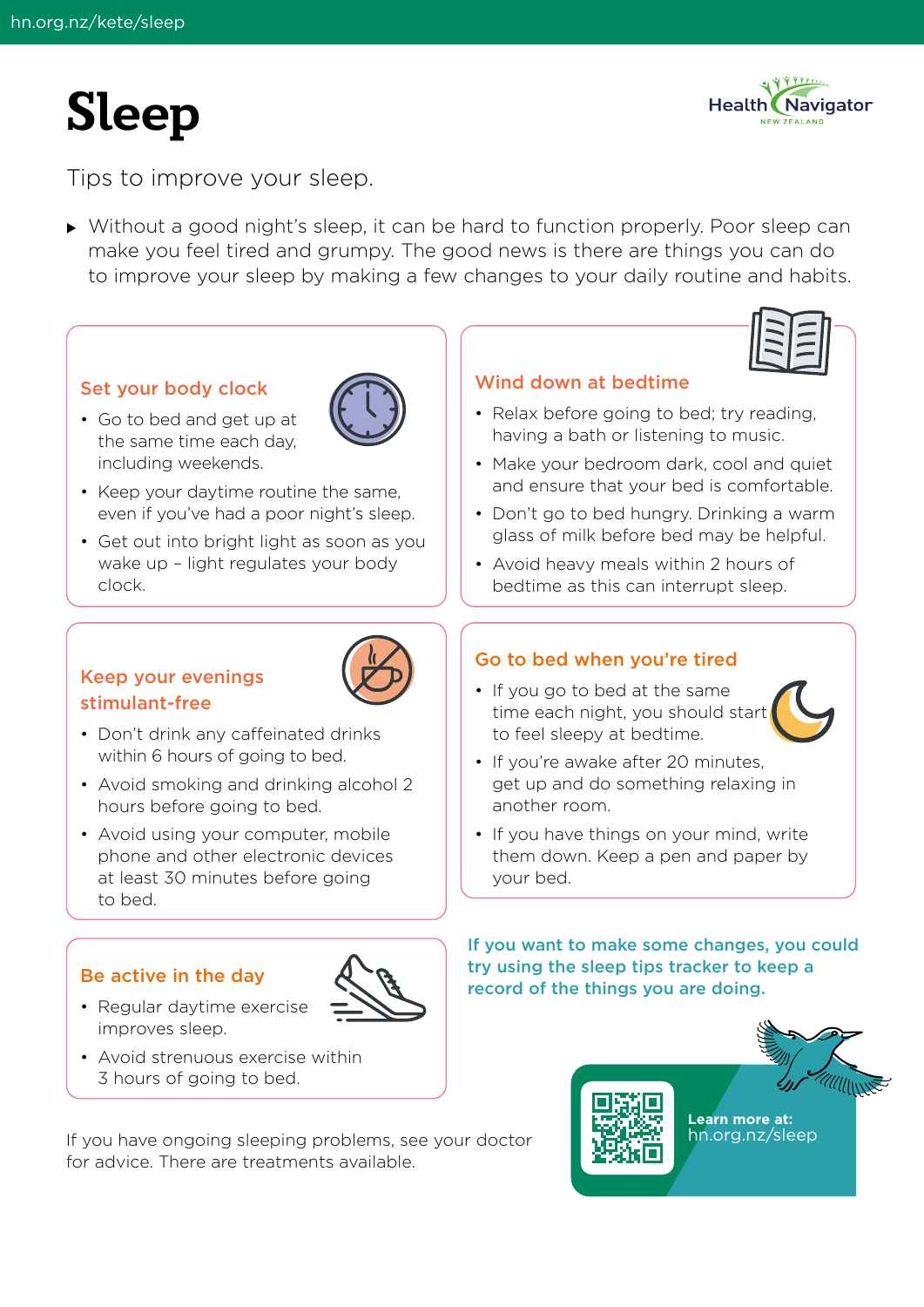Sleep tips tracker **Sleep tips tracker**

To help you get a better night's sleep **To help you get a better night's sleep**

Having difficulty sleeping? There are lots of things you can do to help get a better night's sleep. Use this form to record the things help get a better night's sleep. Use this form to record the things Having difficulty sleeping? There are lots of things you can do to you are doing - remember the more of these you do, the more you are doing – remember the more of these you do, the more likely you are to get a good night's sleep. likely you are to get a good night's sleep.

| Activity                                                                                   | <b>Monday</b> | Tuesday | Wednesday | Thursday | Friday | Saturday | Sunday |
|--------------------------------------------------------------------------------------------|---------------|---------|-----------|----------|--------|----------|--------|
| Did some exercise during the day                                                           |               |         |           |          |        |          |        |
| Avoided napping during the day                                                             |               |         |           |          |        |          |        |
| No caffeine within 6 hours of going to bed                                                 |               |         |           |          |        |          |        |
| No physical exercise within 3 hours of going<br>to bed                                     |               |         |           |          |        |          |        |
| No alcohol within 2 hours of going to bed                                                  |               |         |           |          |        |          |        |
| No smoking within 2 hours of going to bed                                                  |               |         |           |          |        |          |        |
| No heavy meals within 2 hours of going to<br>bed                                           |               |         |           |          |        |          |        |
| electronic device 30 minutes before going<br>No computer, mobile phones or other<br>to bed |               |         |           |          |        |          |        |
| Didn't go to bed hungry                                                                    |               |         |           |          |        |          |        |
| Relaxed before bedtime                                                                     |               |         |           |          |        |          |        |
| Put pen and paper by my bedside so I could<br>write down things on my mind                 |               |         |           |          |        |          |        |
| Set a bedtime routine and went to bed on<br>time                                           |               |         |           |          |        |          |        |
| Got out of bed when awake in the night for<br>more than 20 minutes                         |               |         |           |          |        |          |        |
| Woke up on time                                                                            |               |         |           |          |        |          |        |
| Rate 1 - 10 how good your sleep was                                                        |               |         |           |          |        |          |        |

**Health Navigator** 

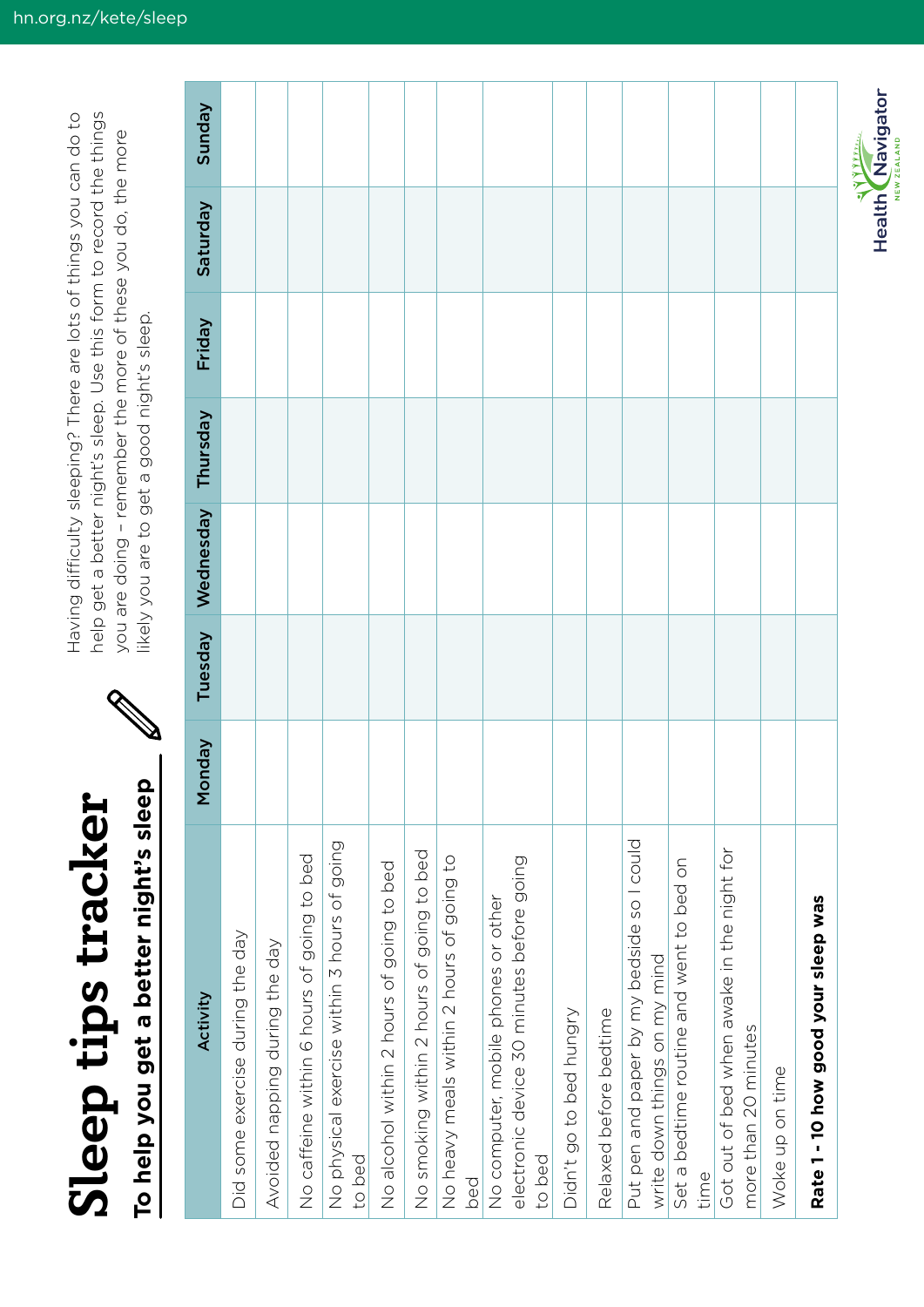# **Relaxation**

Relaxation is good for your health.

- $\triangleright$  Being able to relax is vital for good health.
- If Life can get busy and we don't notice how tense or stressed we have become.

Are you relaxed?



### **Ways to relax**

Some people relax by going for a walk or doing some gardening. Others relax by reading a book, listening to music, watching a movie or talking to friends.

| How do you relax? |  |
|-------------------|--|
|                   |  |
|                   |  |
|                   |  |



calm.auckland.

ac.nz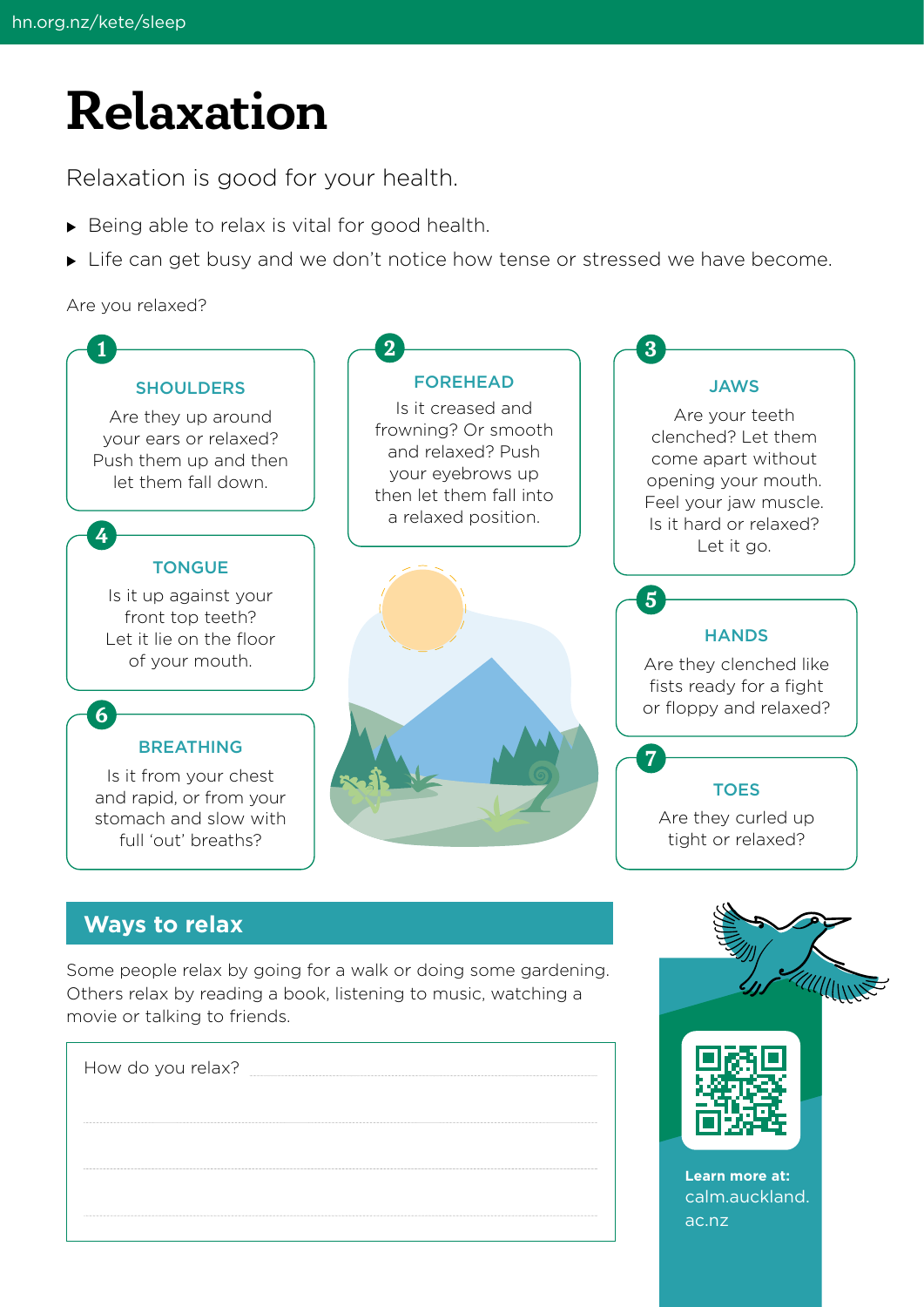# **Deep breathing**

- $\triangleright$  Deep breathing, or breathing into your stomach, can make you feel better and help you to relax.
- $\triangleright$  This is also called diaphragmatic breathing.

## **Deep breathing technique – this can be done sitting or lying down**





You may notice an increased effort is needed to use the diaphragm correctly. At first, you might get tired doing this exercise but keep at it because, with continued practice, diaphragmatic breathing will become easy and automatic.

Practise for 5–10 minutes, about 3–4 times per day. Gradually increase the amount of time you spend doing this exercise, and perhaps even increase the effort by placing a book on your stomach/puku.

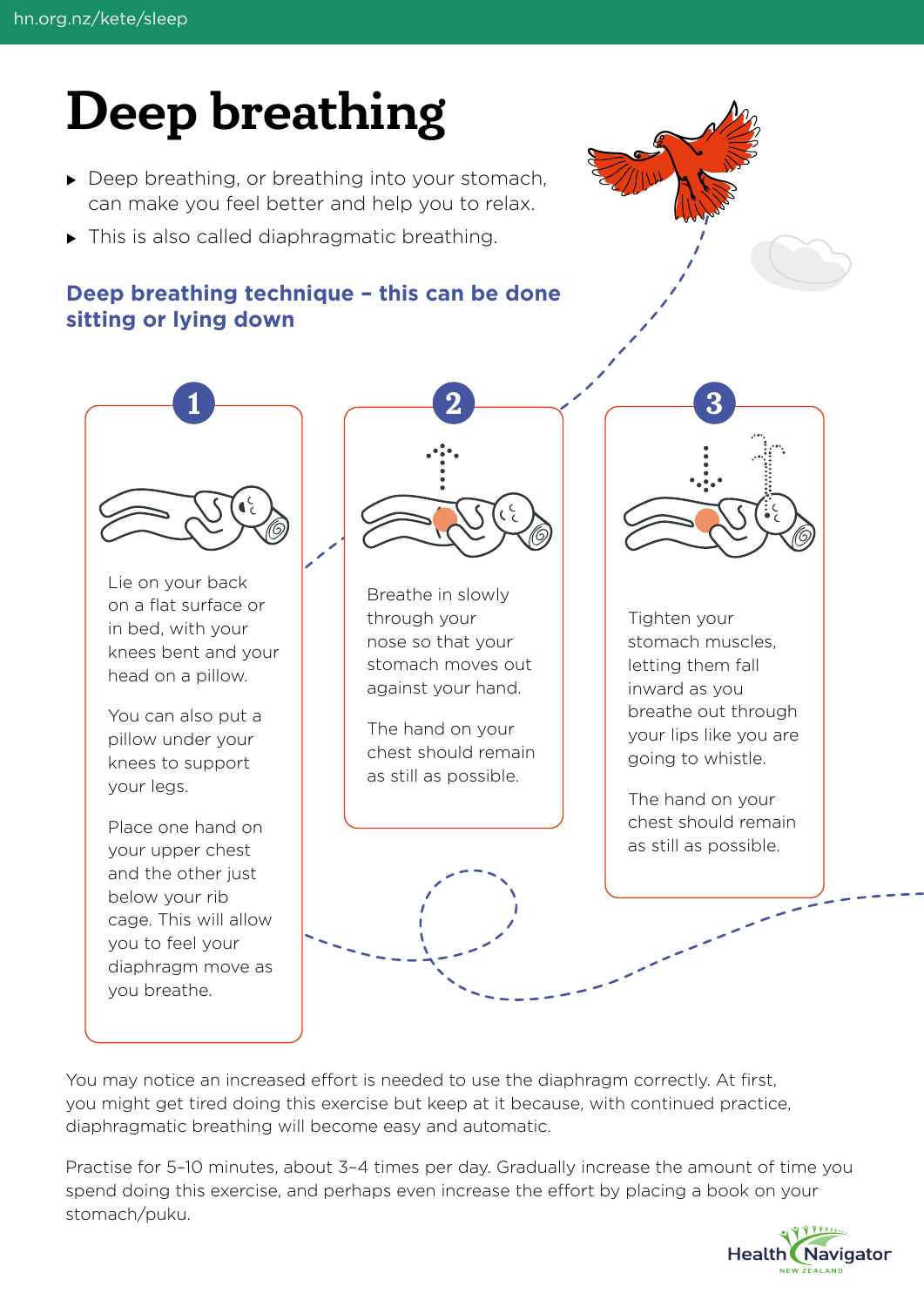## **My sleep action plan**

Now it's time to start making a plan to improve your sleep.

Start with a goal, it can be anything that you would like to achieve that is important to you. When you decide on what you will do to work towards your goal, try to make it:

- Specific not vague.
- Measurable so you know you are doing it.
- Achievable if it's too hard you won't manage it.
- Realistic if it's not possible you might not even get started!
- Trackable something you can record over time and see how you're doing.

#### Here's an example:

Goal: Hemi wants to be able to kick a football around with his mokopuna/grandson instead of feeling tired in the afternoon.

Actions: He needs to get a better night's sleep so he is less tired.

Chosen action: Hemi decides he will go to bed and get up at the same time each day, even on the weekends, and he will go outside when he wakes up to regulate his body clock.

**Confidence:** He is fairly sure he can do this so rates his confidence as 8 out of 10.

If a big change feels too much, break it down into a set of steps. Small steps are a great way to start.